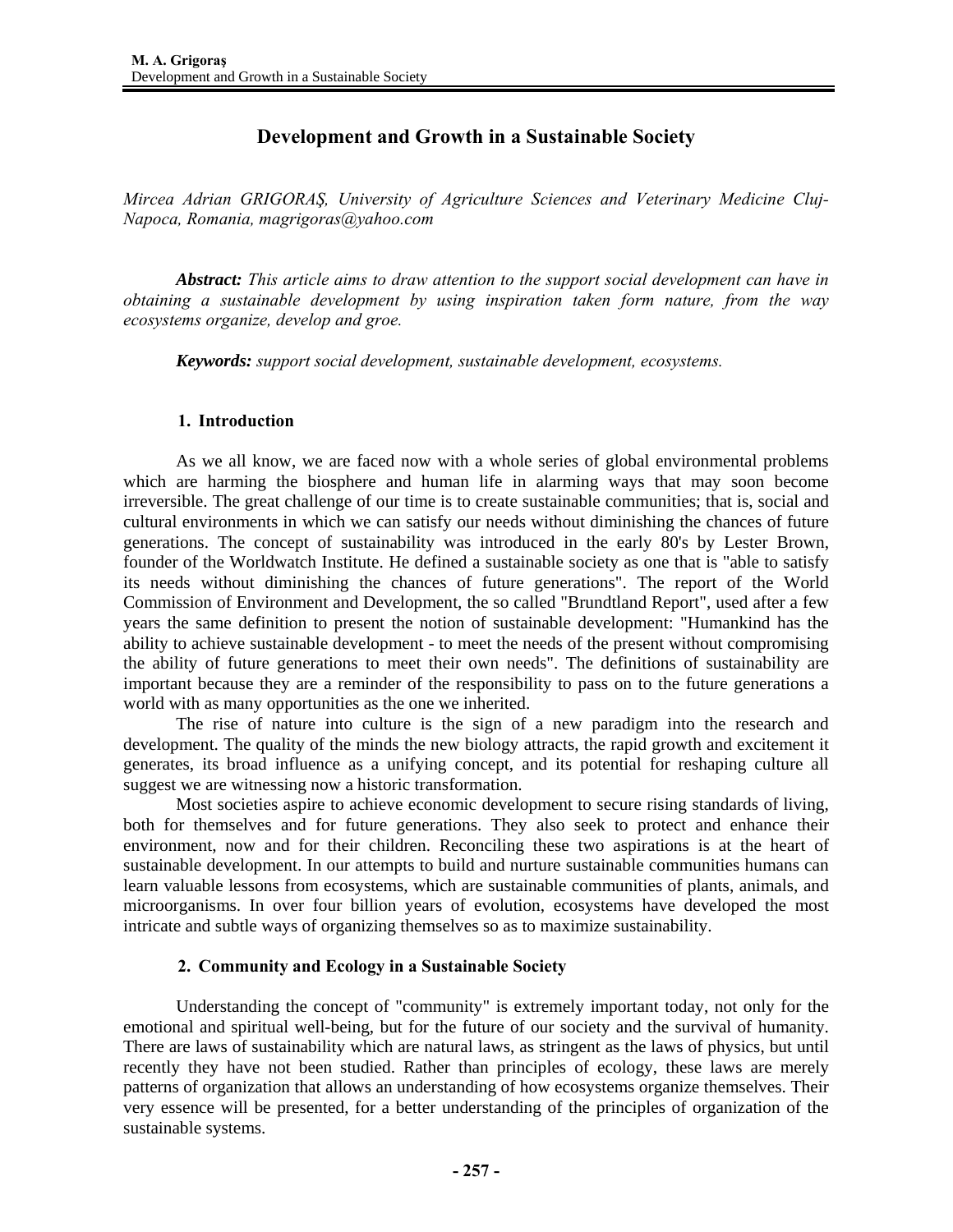## **2.1. Relationships**

The reason for studying ecosystems is that by doing this one can learn about building sustainable human communities. We need to understand relationships, and this is something that runs counter to the traditional scientific enterprise in Western culture. Traditionally scientists have tried to measure and weigh things, but relationships cannot be measured and weighed. Relationships need to be mapped.

When doing that, one discovers that certain configurations of relationships appear again and again. These are the so called patterns, and the study of relationships leads scientists to the study of patterns, which are configurations of relationships appearing repeatedly.

## **2.2. Form and Pattern**

The study of ecosystems leads to the study of relationships, which leads also to the notion of *pattern*. Notion studied intensively both in technical and social fields, the notion of "pattern" reveals a tension that has been characteristic in Western science and philosophy throughout the ages. It is a tension between the study of substance and the study of form.

| I able. I. Parallel between different approaches |                                  |
|--------------------------------------------------|----------------------------------|
| <b>SUBSTANCE</b>                                 | <b>FORM</b>                      |
| What is it made of?                              | What is its pattern?             |
| study of quantities                              | study of quality                 |
| requires quantitative measuring                  | requires visualizing and mapping |

Table. 1. Parallel between different approaches

The study of substance starts with the question, *What is it made of?* The study of form starts with the question, *What is its pattern?* Those are two very different approaches. Both of them have existed throughout our scientific and philosophical tradition. The study of pattern began with the Pythagoreans in Greek antiquity, and the study on substance began at the same time with Parmenides and Democritus. In asking this question, the Greeks came up with the idea of four fundamental elements: earth, fire, air, and water. In modern times, these were recast into the chemical elements; many more than four, but still the basic elements of which all matter consists. In the nineteenth century, Dalton identified the chemical elements with atoms, and with the rise of atomic physics in our century the atoms were reduced to nuclei and electrons, and the nuclei to other subatomic particles.

Similarly, in biology the basic elements first were organisms, or species. In the eighteenth and nineteenth centuries there were very complex classification schemes of species. Then, with the discovery of cells as the common elements in all organisms, the focus shifted from organisms to cells. Cellular biology was at the forefront of biology. Then the cell was broken down into its macromolecules, into the enzymes and proteins and amino acids and so on, and molecular biology was the new frontier.

At the same time, throughout the same history of science, the study of pattern was always there, and at various times it came to the forefront, but most times it was neglected or suppressed. As I said, when you study pattern, you need to map the pattern, whereas the study of substance is the study of quantities that can be measured. The study of pattern, or of form, is the study of quality, which requires visualizing and mapping. Form and pattern must be visualized.

This very important aspect of studying patterns is the reason why, every time the study of pattern was in the forefront, artists like Leonardo da Vinci and the German poet Goethe in the eighteenth century, who made significant contributions to biology through his study of pattern, contributed significantly to the advancement of science.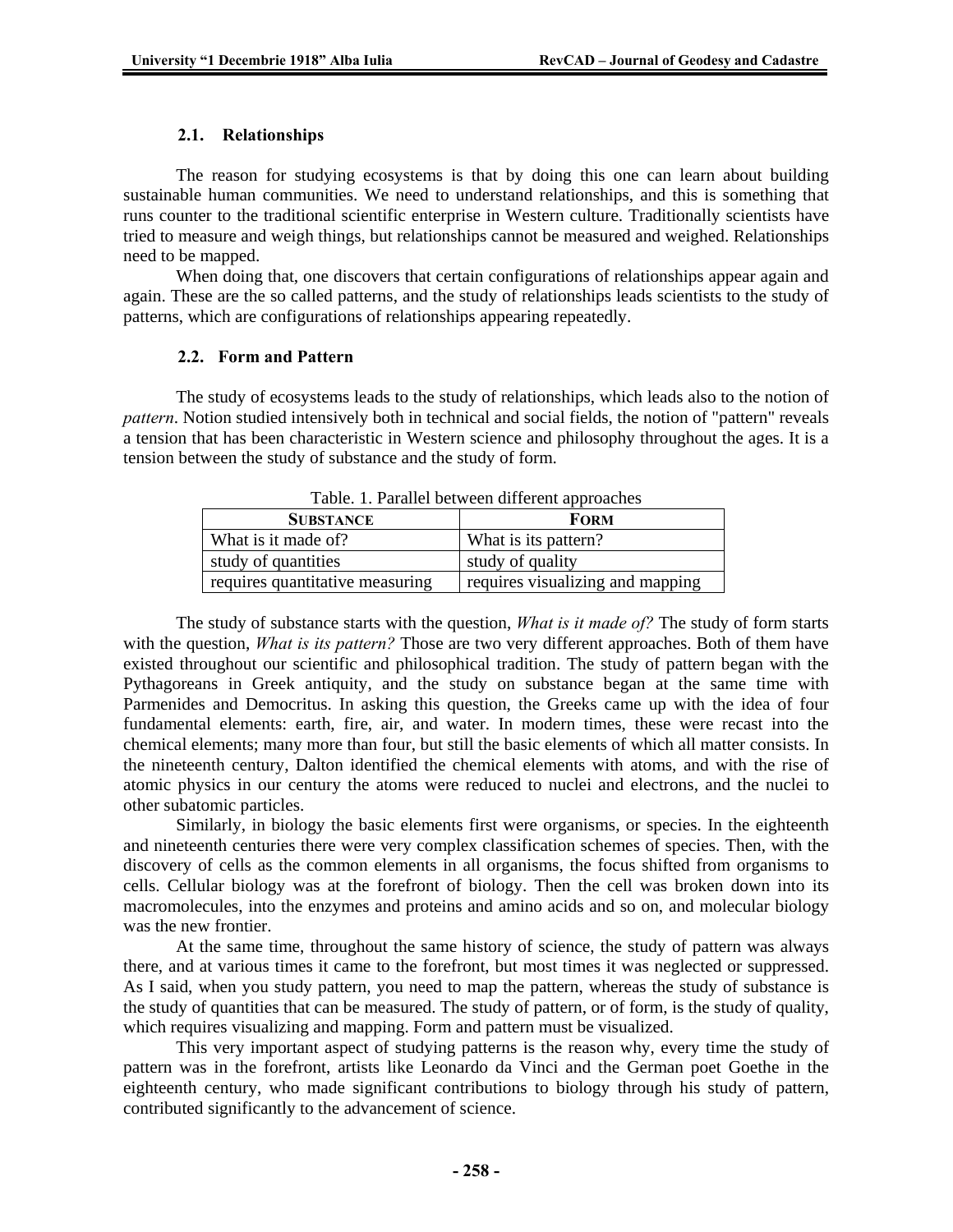Recognizing that the study of pattern is central to ecology, scientists like Fridjof Capra begin to look for answers to the crucial question: *What is the characteristic pattern of life?*

## **2.3. Networks**

The first step in answering this question is based on a simple observation: wherever one sees the phenomenon of life, one observes networks. Again, the study of networks was brought into science with ecology in the 1920s when people studied food chains of feeding relationships. They begin to concentrate on the network pattern. Later on, in mathematics, a whole set of tools was developed to study networks. Then scientists realized that the network pattern is not only characteristic of ecological communities as a whole, but of every member of that community. Every organism is a network of organs, of cells, of various components; and every cell is a network of similar components.

The main characteristic of any network is that it is nonlinear; which means that the relationships in a network pattern are nonlinear relationships. Because of this nonlinearity, an influence or message may travel around a cyclical path and come back to its origin. The important concept of *feedback*, which was discovered in the 1940s, in cybernetics, is connected with the network pattern. Because of the feedback loops in networks, because an influence travels around a loop and comes back, one can have self-regulation; and also self-organization. Transposed at a community network level, this means that a community can regulate itself. The community can learn from its mistakes, so the community can organize itself and can learn. Development and learning are always part of the very essence of life because of this network pattern.

# **2.4. Self-Organization**

Understanding, as Fridjof Capra said, that "life is networks", one can understand that the key characteristic of life is self-organization. Although simple, this sentence is at the very forefront of science today.

When looking at an ecosystem, we have interdependence, network relationships, feedback loops, cyclical flows; and many species in a community. All of this together implies cooperation and partnership. In the nineteenth century, the Darwinists and Social Darwinists talked about the competition in nature. In the twentieth century, ecologists have discovered that in the selforganization of ecosystems cooperation is actually much more important than competition. We constantly observe partnerships, linkages, associations, species living inside one another depending on one another for survival. Partnership is a key characteristic of life. Self-organization is a collective enterprise.

We see that these principles - interdependence, network patterns, feedback loops, the cyclical flows of energy and matter, recycling, cooperation, partnership - are all different aspects, different perspectives on one and the same phenomenon. This is how ecosystems organize themselves in a sustainable way.

# **3. Conclusions**

Most societies aspire to achieve economic development to secure rising standards of living, both for themselves and for future generations. They also seek to protect and enhance their environment, now and for their children. Reconciling these two aspirations is at the heart of sustainable development. In our attempts to build and nurture sustainable communities humans can learn valuable lessons from ecosystems, which are sustainable communities.